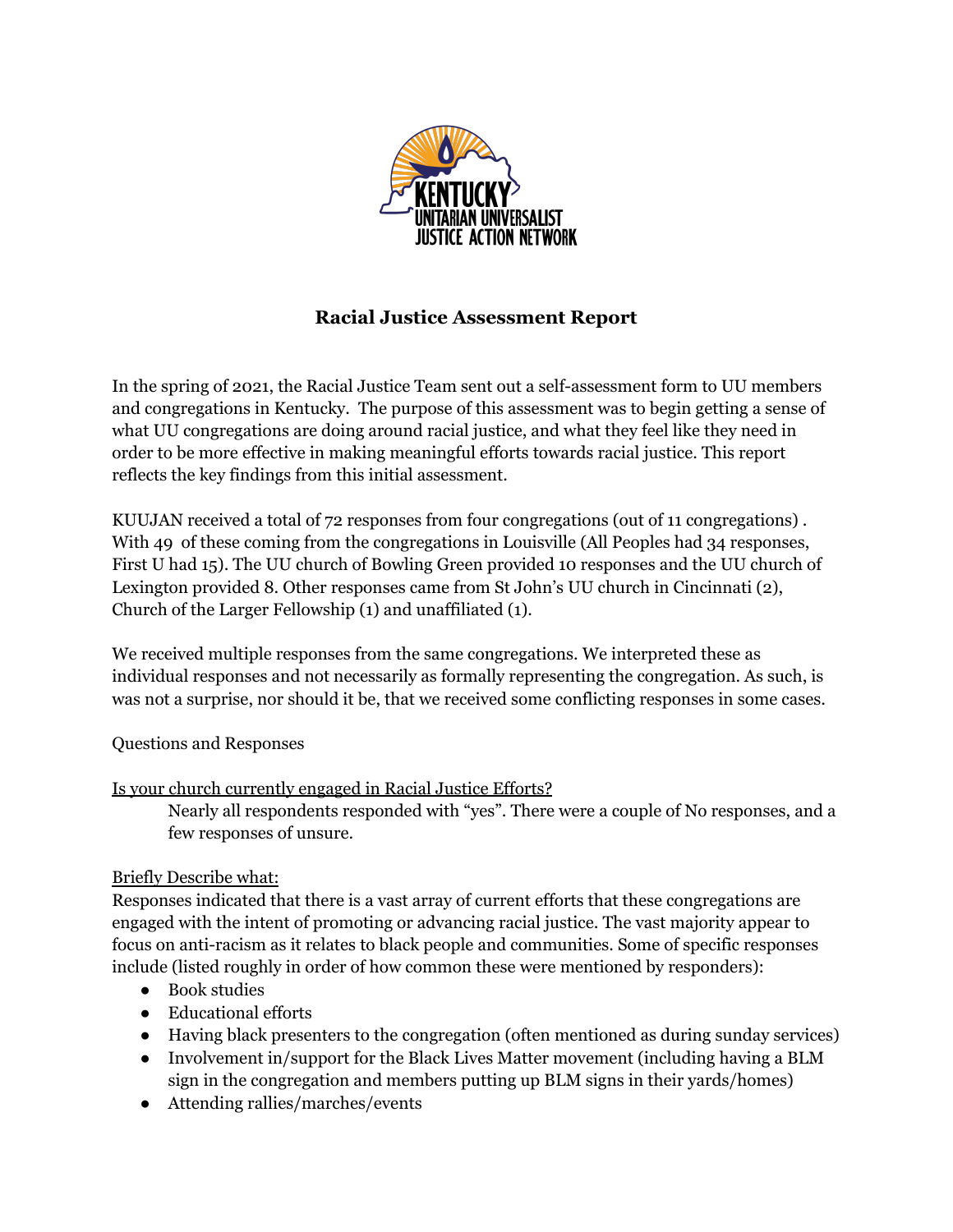- Financial supporting black led and/or racial justice organizations
- Joining in black led or racial justice organizations/coalitions
- Engaging in policy advocacy

### Do you feel these efforts are meaningful and have an impact?

Roughly ¾ of responses indicated that yes, they did feel like these efforts are having a meaningful impact with the rest responding unsure or no. Since the survey itself provided meaningful guidance on how to assess "meaningful impact", this response may be somewhat muted.

Would you like to learn from other UU congregations? Nearly all responses indicated "yes"

Would you like to be able to share what you're doing/learning with others? Nearly all responses indicated yes (although less than the previous question)

What is most critical in your Congregation being able to have a greater impact? Responses below are listed in order of how popular they were in responses:

- Opportunities to peer share with other UU congregations
- Opportunities to peer share with other racial justice orgs
- Opportunities to join in state-wide efforts
- Training
- fundraising/financial support

Which of the following are critical to allowing your congregation to have a greater impact in your efforts to advance racial justice? (Select all that apply.) 63 responses

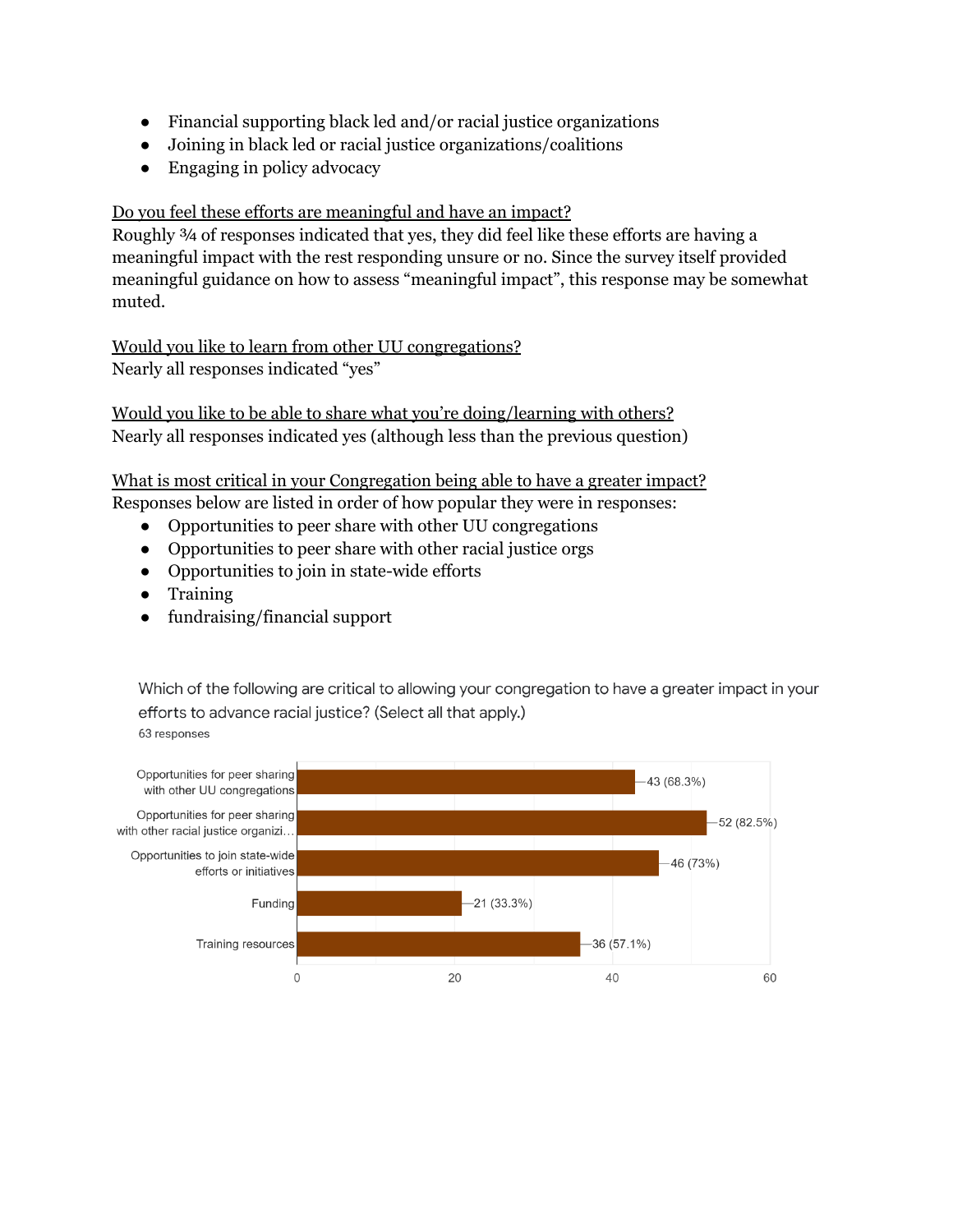| Topic                  | Avg Score (out of $5$ ) |
|------------------------|-------------------------|
| Community organizing   | 3.9                     |
| Policy advocacy        | 4.2                     |
| Faith organizing       | 4                       |
| Education              | 4.2                     |
| Using social media     | 3.8                     |
| Social messaging       | 3.9                     |
| Community mobilization | 4.3                     |
| Networking             | 4                       |
|                        |                         |

What other supports do you feel would help your congregation to have a greater impact?

As noted, all of these topic areas/skills sets received high scores and there is little meaningful difference amongst them. Suggesting that, according to the responses received, that all congregations would benefit from opportunities to develop their capacities on all of these areas.

Are there other capacities that you feel are important to develop to support your congregation's racial justice ministry

The most common response to this question was a desire for tools/resources for congregations to develop their skills in organizing, activism, youth organizing and knowing that they're being effective.

#### Are you aware of the 8th Principle movement?

Nearly all respondents indicated that they are aware of the 8th principle

## Has your congregation adopted the 8th principle?

Most of these respondents indicate that their congregation has not yet adopted the 8th principle (NOTE: one congregation did adopt the 8th principle between the time of this survey and the time of this report)

#### Is your congregation working to adopt the 8th principle

All respondents indicated that their congregation is working on adopting the 8th principle. Although with less than ½ of area congregations represented, this data should be seen as incomplete.

#### Racial Justice Team Focus:

We asked for input/suggestions for our Racial justice team focus and received a broad range of responses. These are listed below, in no particular order:

- Coordinate concrete state-wide projects
- Address economic inequalities by promoting reparations, encouraging memes to shop at black owned businesses
- Promote state-wide legislation
- Form an alliance with at least one local justice org
- Teach black history, not just slavery
- Support black women leadership